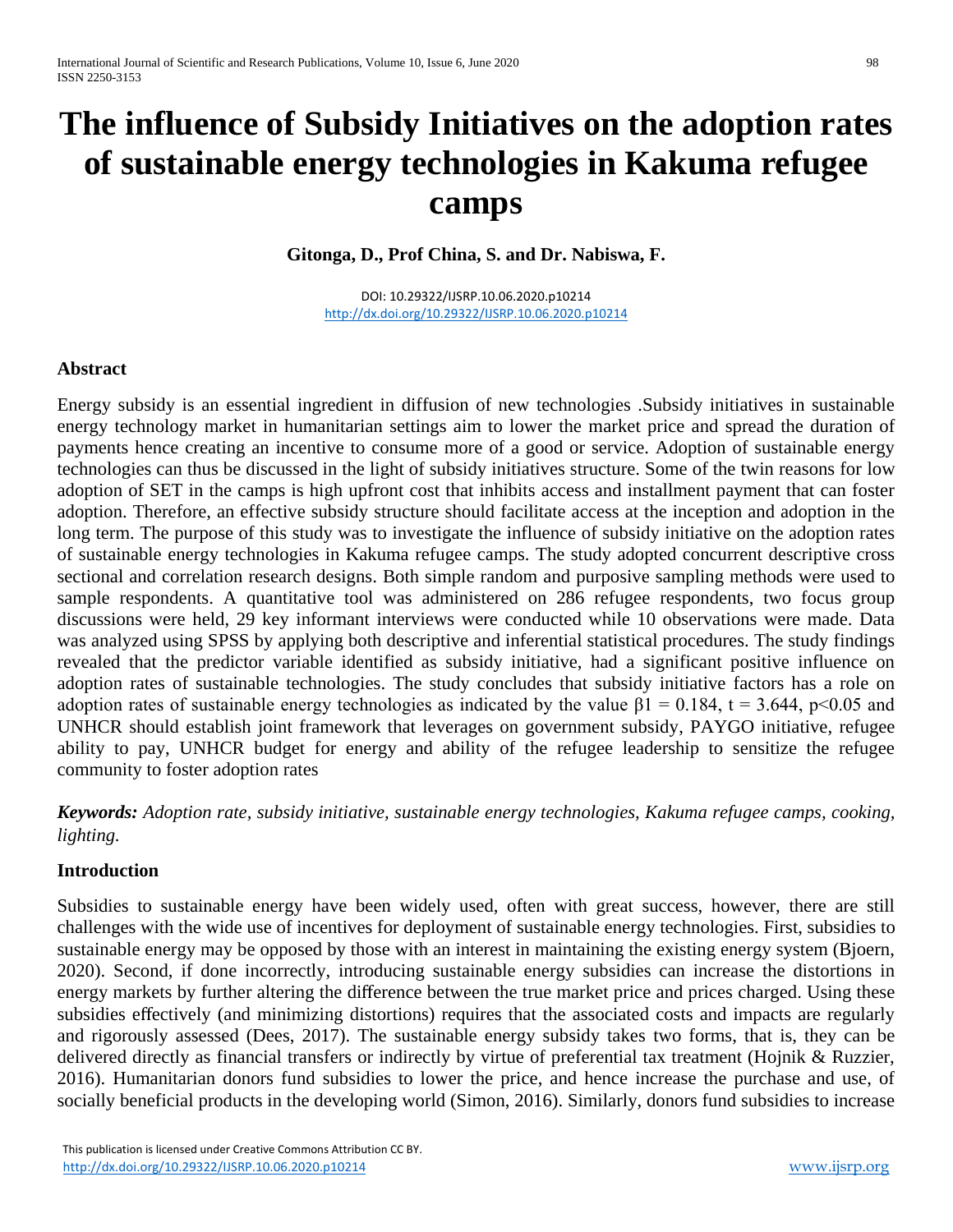the purchase and use of improved cook stoves (ICS) because they are more energy-efficient and less-polluting than traditional cook stoves.

Historically, donor efforts to lower the price of ICS have focused on non-commercial channels, with distribution through non-governmental organizations or government agencies (World Bank, 2017)

## **Demand Side Subsidies**

Demand-side subsidies are typically aimed at increasing the purchasing power of consumers. When demandside subsidies are targeted at buyers, these typically subsidies either the sustainable energy solutions down payment, or instalments repayment. Upfront subsidies for down payments are typically more useful for households who struggle to make large one-off payments, despite reasonably unreliable income flows. They are also a relatively transparent and easily calculable subsidy (Verplanken, 2006). Interest rate subsidies tend to be more useful for households who are able to make large down payments through savings or access to social networks, but who struggle to afford installment payments over time.

The sustainable energy subsidy distribution pattern needs to be scrutinized to assess whether the policy benefits refugees, a normative argument often made while granting any input subsidy. The quantum of sustainable energy subsidy flow is related to market efficiency as a greater flow of subsidy can take place only if the sustainable energy markets work efficiently. This efficient operation is dependent, to a large extent, upon the supply of quality sustainable energy solutions (Verplanken, 2006).

Aside from these more conventional subsidies, policymakers can also subsidize innovative sustainable energy solutions where refugees use a portion of their fuel payments to contribute to the purchase price of the SE solution they are currently owning. These schemes provide a more flexible purchasing option for households who struggle to save whilst at the same time paying for fuel (Barbieri, Riva, & Colombo, 2017). Demand-side subsidies are usually more efficient than supply-side ones as they do not create distortions in the market where sustainable energy solutions are provided. They have been increasingly popular in more developed economies with better-functioning sustainable energy markets and higher-incomes; subsidies can therefore be targeted towards particular low-income households where purchasing power is their main barrier to sustainable energy accessibility (Wang, 2011)

# **Supply Side Subsidies**

Renewable energy subsidy support mechanisms are necessary instruments to promote the application and innovation of most renewable technologies until they become mature and can compete with existing energy technology options (Hojnik & Ruzzier, 2016). For immature technologies, including renewable energy ones, demand subsidies are not as effective as R&D in contributing to cost reductions in renewables (Keyuraphan, et al., 2012).

Permanent renewable energy subsidies are not only an expensive choice to realize mitigation targets, but also a very risky instrument because even a small deviation from the optimal value will lead to a rapid rise in emissions or a loss of welfare (Kalkuhl, Edenhofer & Lessmann, 2013). Therefore, subsidy policy should not been regarded as an optimal choice for the long term. In order to promote the low-carbon transformation of the global economy successfully, governments will need to create fair competing environments for clean energy investment through carbon pricing, enhancing stable and predictable regulatory and investment environments, instead of relying on subsidies to renewable energy industry (Keyuraphan, et al., 2012).

In many cases subsidies or grants are needed to de-risk private-sector investment, price the product at an affordable level, and reduce additional costs (e.g. logistics or security costs) associated with displacement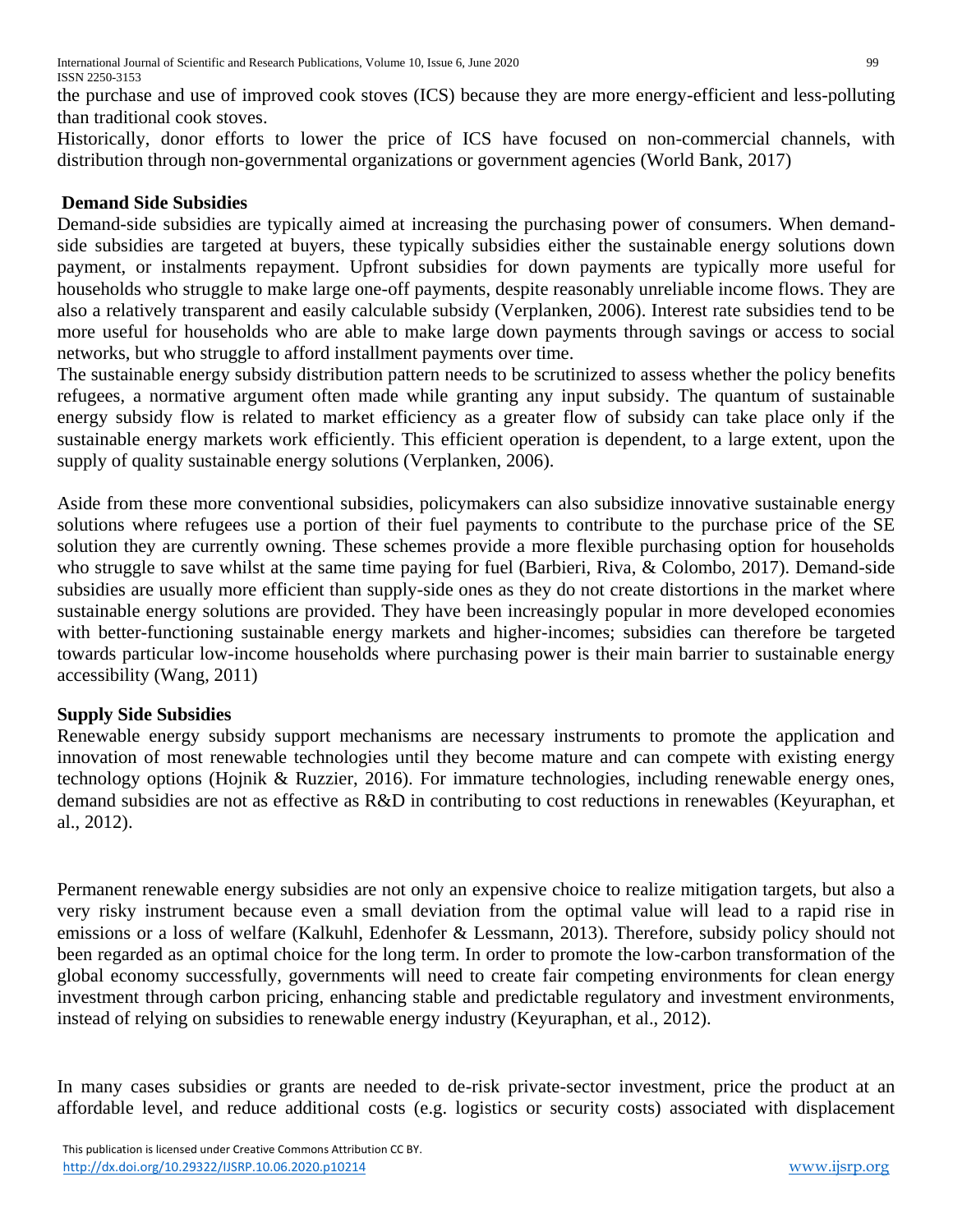settings (Rosenbaum, et al., 2015). However, reliance on long-term subsidy and grant funding leaves programmes vulnerable to changes in the funding landscape.

# **Subsidy Initiatives Gap Analysis**

A range of challenges exist that inhibit the uptake and effective management of cleaner energy solutions in refugee camps. These are magnified by a lack of available and appropriate funding that could target the nexus of energy access and humanitarian interventions (Shin et al., 2017).

The current funding gap is significant. In many cases, involving the private sector (both enterprises and investors) is viewed as a way to accelerate delivery of sustainable energy solutions, leverage additional capital, efficiency and expertise, and adopt more sustainable and market-based approaches (Simon, 2016).

In Kakuma, the government is providing tax incentives to producers and importers of renewable energy technologies. The humanitarian agencies are carrying out trainings on sustainable energy geared to change individual attitude in order to stimulate acquisition and adoption of sustainable energy technologies. The dealers of sustainable technologies in the camps on the other hand are offering interest subsidies through pay as you go schemes (PAYGO). Despite these efforts the adoption rate of sustainable energy technologies are low yet there exist limited empirical studies to address this concern. This study is an empirical attempt to fill this gap.

Further, Subsidy initiatives in a humanitarian setting are a recent phenomenon and have scantly been studied on their relationship with the adoption of sustainable energy technology. This study addressed this knowledge gap by conducting a mixed research design from a consumer behavior perspective in order to heighten the knowledge of adoption rates of sustainable energy technology, thus the study influence of subsidy initiatives on the adoption rate of sustainable energy technologies in Kakuma refugee camps.

# **Research Design**

.

This research adopted concurrent descriptive cross sectional and correlation research designs. The choice of this research method was primarily to collect qualitative data to illustrate quantitative findings. This enabled the researcher to collect both quantitative and qualitative data that focused on generating detailed information regarding the key aspects.

# **Study Population**

According to UNHCR (2019), as of August, 2019 Kakuma refugee camps had 191,500 refugees. 1000 of them who were trained by SNV on sustainable energy in Kakuma formed the study population. Further, the population included zonal leaders in the camps, lead persons drawn from UNCHR implementing agencies and sustainable energy market organizations.

# **Sampling Strategy and Sample Size**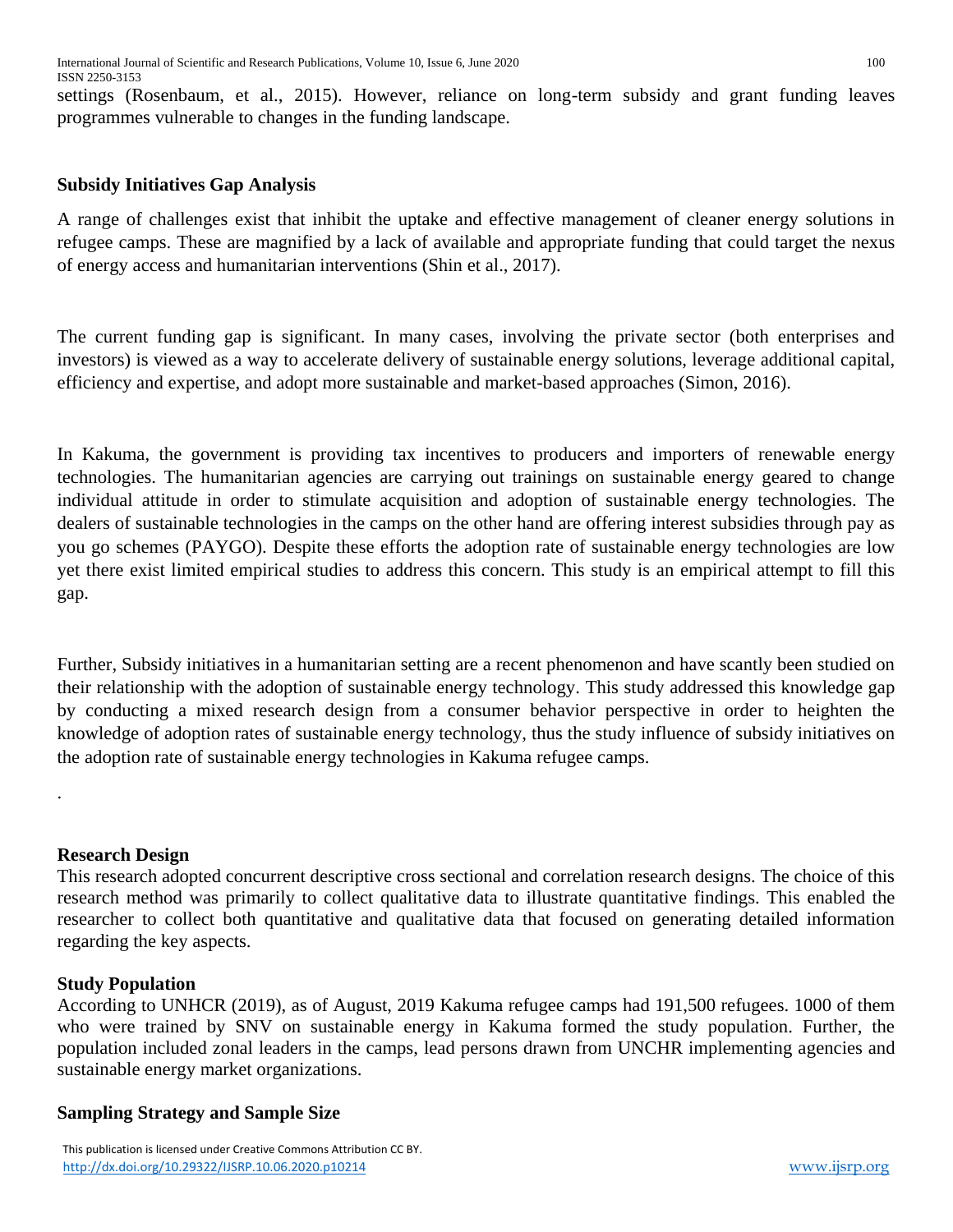International Journal of Scientific and Research Publications, Volume 10, Issue 6, June 2020 101 ISSN 2250-3153

The current study employed simple random sampling technique to sample refugees in Kakuma refugee camps. Purposive sampling was used to select UNHCR implementing partners. In choosing the sample for FGDs, and observation, census was used. The Slovins statistical formula was employed to obtain the study sample size as follows.

 $n = \frac{N}{1 + N(e)^2}$ Where;  $n=$  sample size, N=Population,  $e =$  level of precision  $n=1000 / (1+1000 (0.05)^{2}) = 286$  respondents

For focus group discussions, census technique was used since the population of interest was smaller. However for interview, 29 lead persons drawn from 42 implementing partners operating in Kakuma were selected. This represents 69 % of the population.

# **Data Collection Instruments and Procedure**

The quantitative tool employed was a structured questionnaire that was applied to 286 refugee respondents. The qualitative tools employed were interview and FGD guides and an observation check list. The instruments were pre-tested in a pilot study at Kalobeyi due to its similarity with camps, to check for their reliability and validity.

For open-ended questionnaires the respondents were required to use their own words to answer questions, whereas in closed-ended questionnaires pre-written response categories were provided. The questionnaires were administered using 'drop-and-pick' method. This provided convenience and efficiency in the process of data gathering.

For key informant interviews, purposive sampling was used to identify respondents through consultation with SNVs in the camps. Only the UNHCR implementing partners whose role were within the interest of the study were chosen for the interview. An interview schedule was used, and before the interview, the interviewer gained a rapport with the respondent. The respondents answered identical questions at individual level to maintain confidentiality and to control bias among the respondents.

Focus Group Discussions (FGD) were used to explore their ideas on ownership and adoption of sustainable cooking and lighting technologies. The topics for discussion were modeled from the research questions, questionnaires and interview schedule. Two FGD were carried out comprising 7 and 6 zonal leaders respectively.

Observation was used to explore the SE technologies in the Kakuma market place. The SE market organization list was provided by the SNV, which is in charge of the energy cluster in Kakuma camps. All the organizations were visited, observation on their technologies made and photographs taken.

Secondary data was used to supplement the primary data collected and identify critical grey areas the study sought to fill. The sources of data reviewed included journals, publications, online reports and statistics from the government ministries such as energy and donor agencies working in Kakuma refugee camp. The secondary data was useful in corroboration of the study findings.

# **Data analysis**

Data was analyzed using Statistical Package for Social Science (version 25) by applying both descriptive and inferential statistical procedures. Descriptive results were presented in tables. Quantitative information was analyzed through statistical procedures. Pearson's correlation analyses was used to explore the association among subsidy determinants of adoption rates of SET and SET adoption rates. The regression model was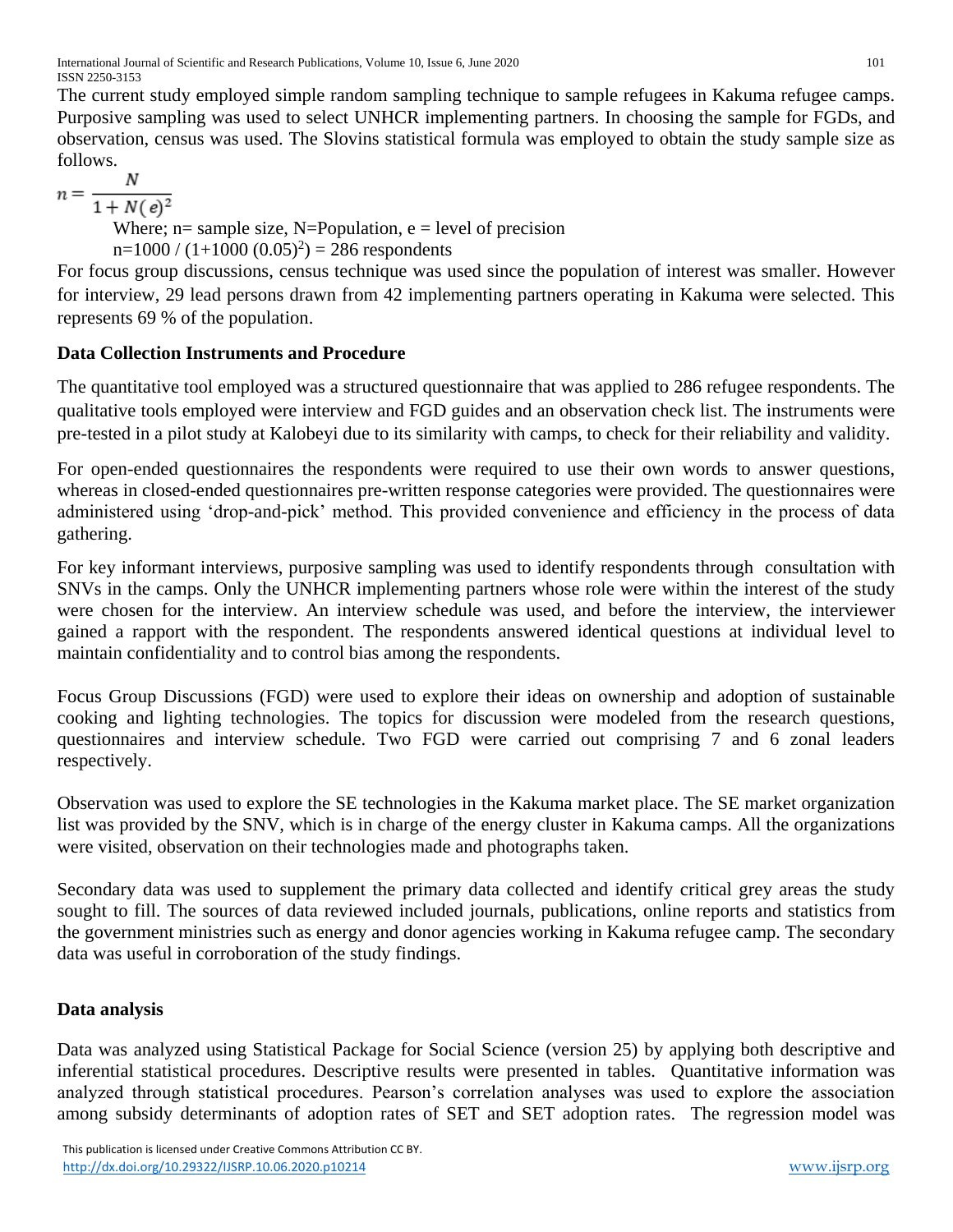tested on how well it fits the data. Fischer distribution test was applied. It was used to test the significance of the overall model at a 5 percent confidence level. The p-value for the F-statistic was applied in determining the robustness of the model. The conclusion was based on the basis of p-value. The statistical significance of the coefficients were determined using the t-statistic. The t-test was used to establish if the correlation coefficient were significantly different from zero, and, hence whether there is evidence of relationship between the two variables. To test the hypotheses, multiple regression model was used. The significance of the regression model was determined using analysis of variance (ANOVA). The significance of each independent variable was also tested. The significance of coefficients were determined using the t-test.

The statistical package for social sciences, SPSS (version 25.0) was used for data analysis.

The linear regression model used was as follows:

| $Y=a + \beta_1 X_1 + e$ | Equation 3.1 |
|-------------------------|--------------|
|-------------------------|--------------|

Where:

- **Y** is weight for adoption rates of SET
- **α** is regression constant
- **β1** is regression coefficients
- **X1** is weight for subsidy initiative
- **e** is stochastic term

Hypothesis were tested at 95% confidence level ( $\alpha$  = 0.05). A two tailed test were carried out.

## **Results and Discussion**

## **Descriptive Analysis**

## **Subsidy Initiatives**

The mean and standard deviation of the findings on the subsidy initiative influencing the adoption rates of sustainable energy technologies is shown in table 1.

#### **Table 1: Subsidy Initiative**

|                                                                                                       | Mean             | Std. Deviation   |
|-------------------------------------------------------------------------------------------------------|------------------|------------------|
|                                                                                                       | <b>Statistic</b> | <b>Statistic</b> |
| The sensitization of subsidized energy technologies is properly done 3.55<br>within the refugee camps |                  | 1.028            |
| I am aware of the subsidy initiatives by the NGO's and the government4.60<br>within the refugee camps |                  | .944             |
| The government provides direct subsidies to the producers of 4.71<br>sustainable energy technologies  |                  | 1.080            |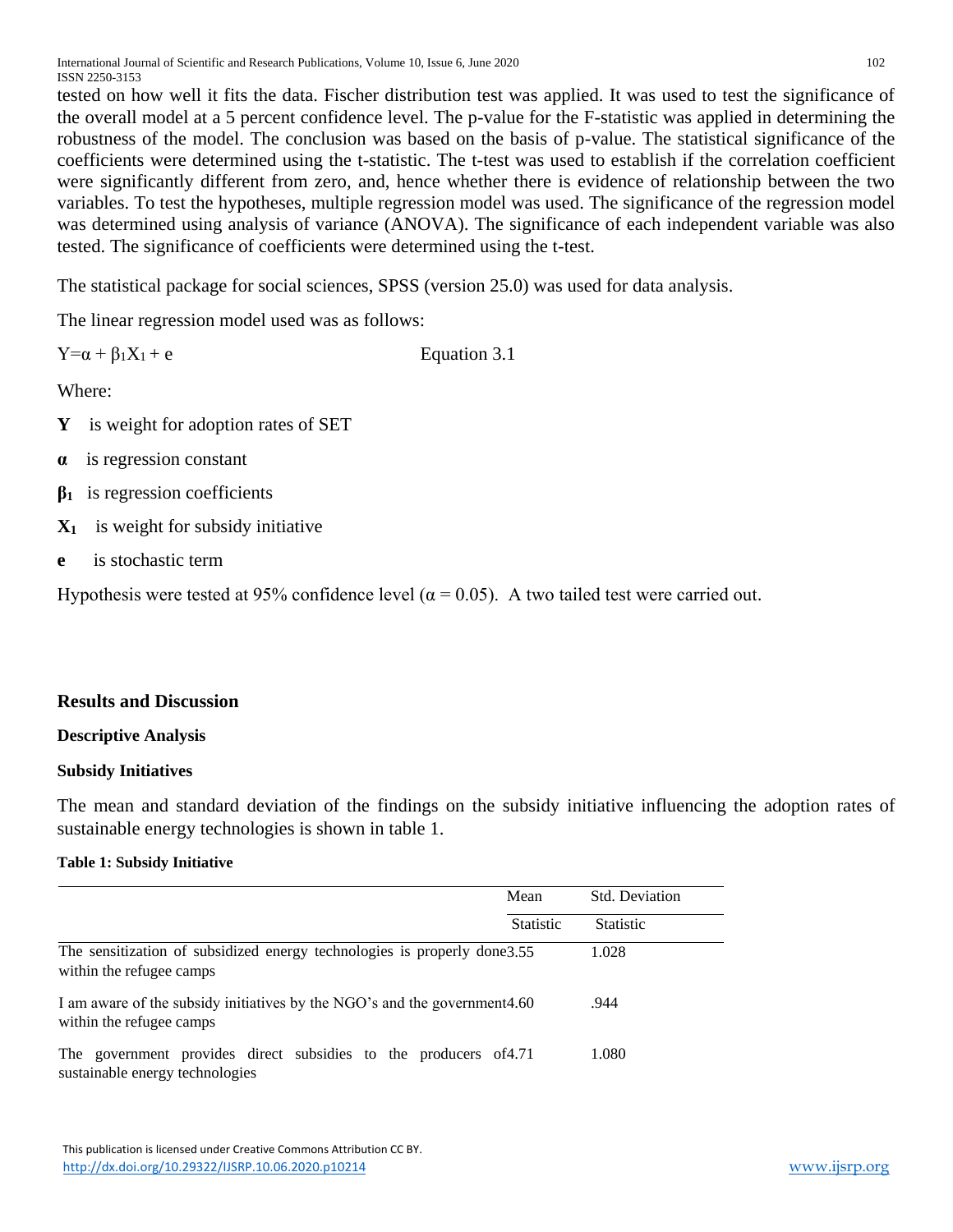| International Journal of Scientific and Research Publications, Volume 10, Issue 6, June 2020<br>ISSN 2250-3153 |       | 103 |
|----------------------------------------------------------------------------------------------------------------|-------|-----|
| The amount of the sustainable energy subsidy is sufficient to stimulate 2.12<br>access                         | 1.051 |     |
| The current subsidy has motivated me to continue using sustainable 4.64<br>energy solutions                    | .916  |     |
| I prefer the sustainable energy solutions subsidy timing to be at the 4.58<br>beginning phase                  | .965  |     |

## **Sensitization of Subsidy Initiative**

The sensitization level is not sufficient to cause the adoption of SET as respondents were neutral to the assertion that the sensitization of subsidized energy technologies is properly done within the refugee camps as indicated by a mean of 3.55 and standard deviation of 1.028. The findings imply that despite the fact that refugees have a feeling that sustainable energy technologies are subsidized, this information is not widely disseminated to the users of sustainable energy technologies in the refugee camps.

Presently, the sensitization is carried through demonstration of the working of the technologies within few hours and refugees are left to decide. While this has been convincing at early stages to promote acquisition of SET it fails to foster adoption due to failures of SET associated with quality over time In a study carried out by the Lumina Project on LED torches in East Africa, it was found that 90% of the users experienced qualityrelated problems during the six-month study period. In 2009, Lighting Africa began testing the quality of solar products available in the African market. The study revealed that 13 out of the 14 Pico PV products in circulation did not pass their quality tests

The researcher during focus group discussions noted that despite sustainable energy technologies in the camp having been subsidized by humanitarian agencies, this subsidy accounts for minimal influence on the sustainable energy integration. This is a result of the fact that the subsidies are not well communicated to the refugees and most of these subsidies cover only acquisition costs and the subsequent use of fuel is left to the refugees. For instance, Bioethanol stoves are subsidized but ethanol fuel is not which makes these subsidies unsustainable in the long run.

When doing an interview, most of the UNHCR implementing partners posited that subsidy initiatives have a significant influence on integration of sustainable energy in refugee camps. However, the current level of sensitization on subsidies is not adequate to influence behavioral change on the refugees, that is, to switch from traditional forms of energy to sustainable energy solutions due to intermittency of sensitization.

The researcher while doing an observation on the SE market organizations in Kakuma noted that the subsidy awareness creation on sustainable energy solutions is minimal thus it fails to lead to behavior change to foster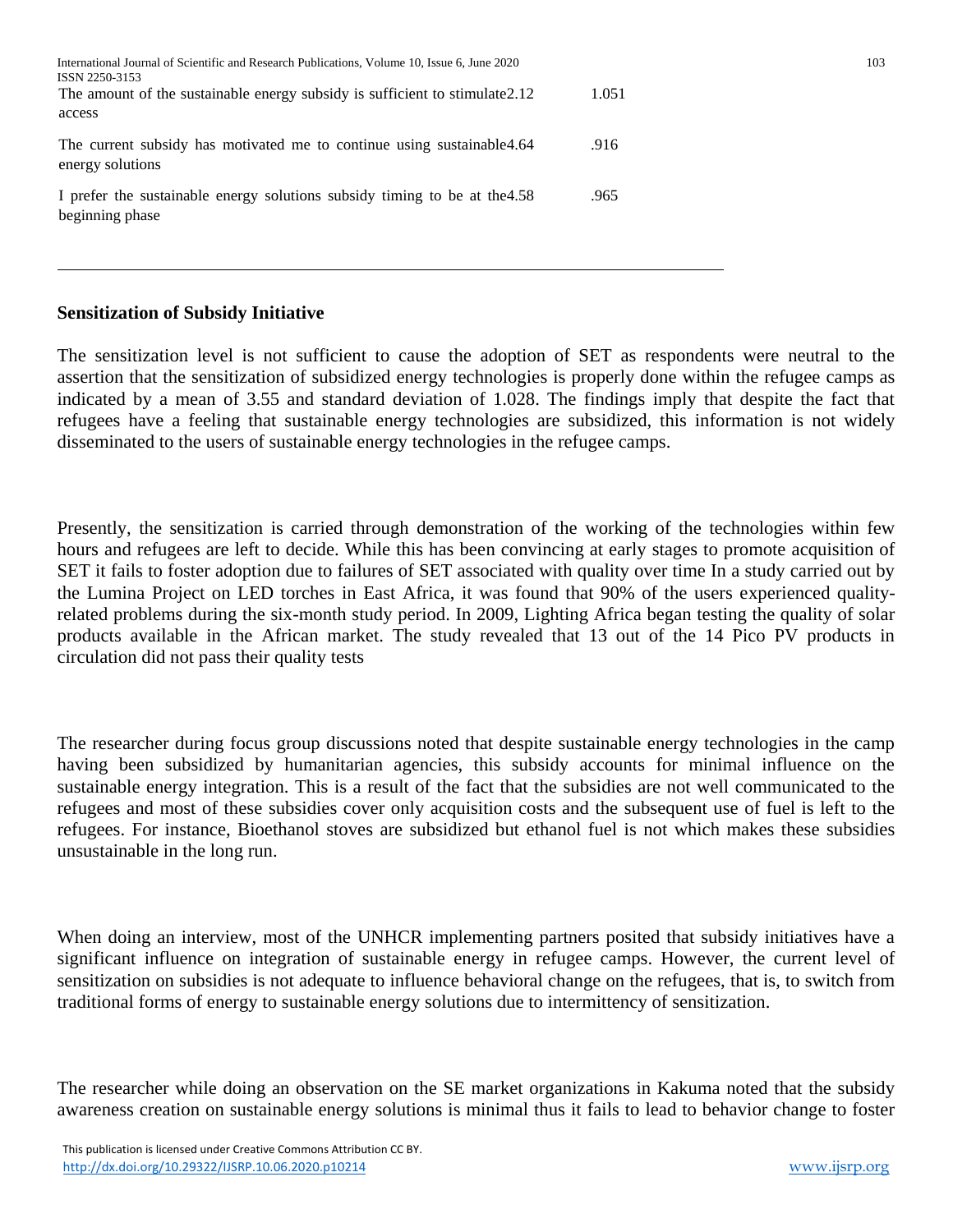acquisition and adoption of SET. The subsidy was only communicated by a word of mouth and only upon inquiry.

Generally, there is a great need to improve on awareness creation in the target market of SETs by demonstrating benefits of SET, as well communicating existing subsidy initiatives, the hazards in using dirty fuels to light their homes and cook. Consumer education is essential to overcome hurdles for SET client base, especially in in the refugee camps.

## **Level of Awareness of Subsidy in Camps**

The study revealed high level of awareness of the subsidy initiatives by the NGO's and the government within the refugee camps as indicated by a mean of 4.60 and standard deviation of 0.944 and equally aware that the government provides direct subsidies to the producers of sustainable energy technologies as indicated by a mean of 4.71 and standard deviation of 1.080. Contrary to low level of awareness creation as opposed to high awareness levels in the camp implies refugee are sensitized elsewhere other than by humanitarian agencies. This anomaly is expected since majority of the refugee have mobile phones and thus have access to information. . In countries where the media is free, such levels of awareness are expected as corroborated by the findings of Sampa, (2007) research in Botswana that showed that about 57% of the respondents knew their government policies planned to support the use of SE technologies.

During an interview one of the key informants remarked as follows;

*Within the Kakuma Camp majority of the households have mobile phones that enable them transact within the camps, keep in touch with their relatives abroad and get access to local information*

# **Efficacy of Subsidy Initiative in Promoting Acquisition and Adoption of SET**

The study revealed the amount of the sustainable energy subsidy is not sufficient to stimulate access as shown by a mean of 2.12 and a standard deviation of 1.051 however the subsidy after acquiring the SET devices is sufficient to allow for adoption as indicated by a mean of 4.64 and a standard deviation of 0.916. The findings imply that sustainable energy technologies are passed on to the refugees at a much lower cost which provides refugees with a feeling that they are highly subsidized. The findings also imply that subsidy activities by donor agencies on sustainable energy products are publicized based on costing of the devices and respondents are made aware that sustainable energy technologies are less costly compared to other alternative sources of energy which have both financial and non-financial implications. Solar home systems have demonstrated benefits to women through savings on kerosene, better quality light, enhanced child welfare, and increased self-respect and empowerment (Winther, Ulsrud and Saini, 2018), but the upfront costs remain a barrier. The findings are supported by a report by the International Sustainable Energy Agency (IRENA), (2017), which found out that the cost of installation and maintenance of sustainable, which was an important stumbling block to mass adoption, continues on a downward trajectory.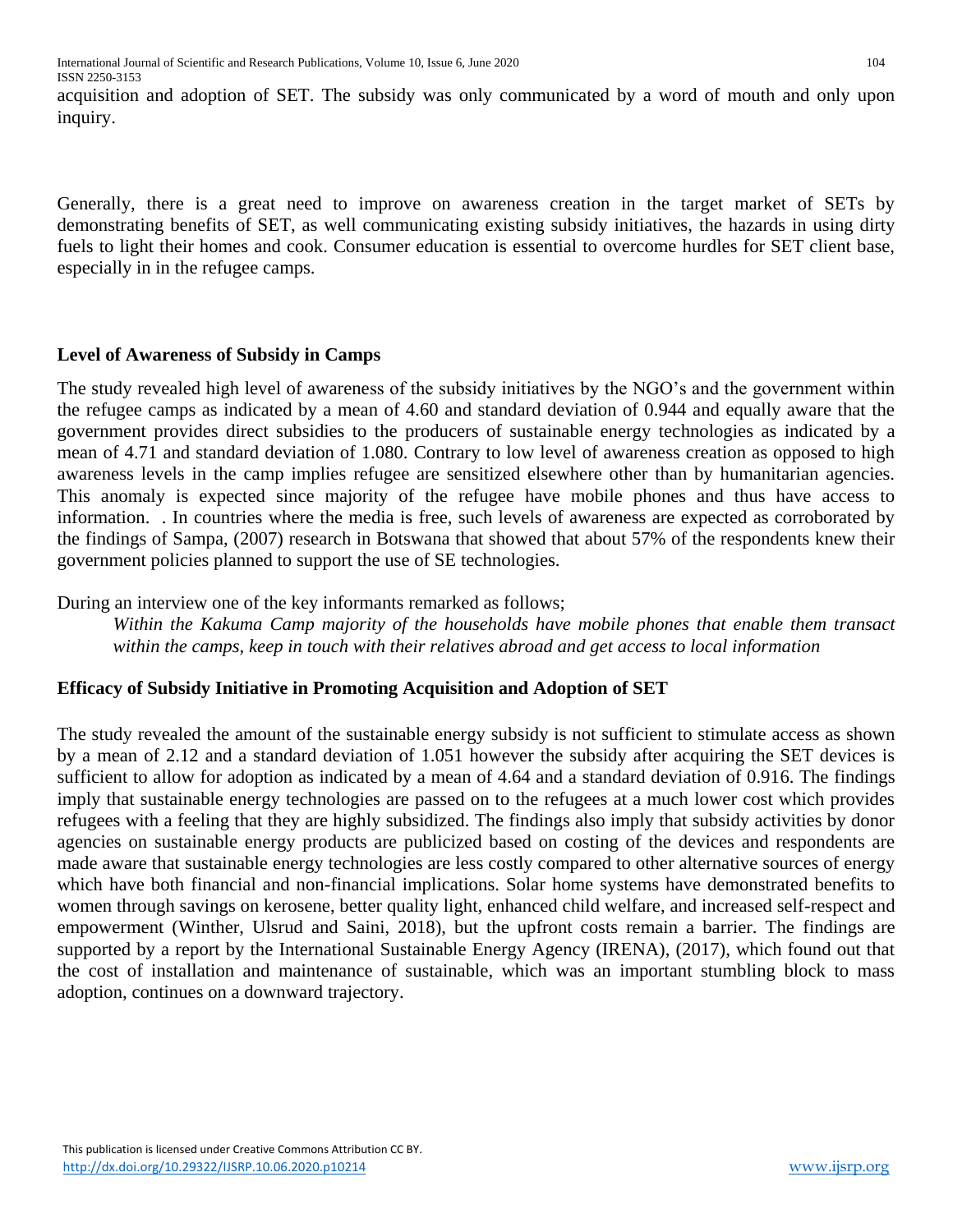The MEI survey of residents in Kakuma I included identification of user preferences and willingness to pay for various stove and fuel options. Only 55 per cent of respondents expressed a willingness to pay for at least \$5 for a basic stove lower than the 75 per cent of residents currently using a basic ICS. The researcher opines this could be a case of 'dependency syndrome' and unwillingness to pay for something that respondents believe should be provided for free.

# **Appropriate Subsidy Time Structure to Stimulate Access and Adoption of SET**

The study found that subsidy structure that allows subsidy at the beginning had influence on the adoption rates as refugees preferred the sustainable energy solutions subsidy timing to be at the beginning phase as shown by a mean of 4.58 and a standard deviation of 0.965. The cost of sustainable energy technologies has been defined as the most significant challenge to the adoption. The effects of limited local rebates are felt on all levels of the distribution value chain from the importers, distributors, dealers and refugees. The focus group discussants were of the view that the main obstacle for a further spread of SHSs among refugee in Kakuma is the initial upfront cost. Refugees are used to paying for lighting on a daily basis, purchasing kerosene. Saving up money for the significant investment of an SHS, is for most refugees not possible. Financial capital is scarce which is almost exclusively accessed through remittances

During interview with the lead sector leaders, they were of concurring opinion that the current subsidy of acquiring and maintaining sustainable energy technologies within the refugee set up should be reviewed to ensure all payment are as PAYGO.

# **Bivariate Analyses**

# **Relationship between Subsidy Initiave and Adoption Rates of SET**

Table 2. Presents Pearson's correlation of subsidy initiative and adoption rates of SET.

|                            |                            | <b>Subsidy Initiatives</b> | Sustainable energy integration |
|----------------------------|----------------------------|----------------------------|--------------------------------|
| <b>Subsidy Initiatives</b> | <b>Pearson Correlation</b> |                            |                                |
|                            | Sig. (2-tailed)            |                            |                                |
|                            | N                          | 274                        |                                |
| Sustainable                | energy Pearson Correlation | $.184***$                  |                                |
| integration                | $Sig. (2-tailed)$          | .000                       |                                |
|                            | N                          | 274                        | 274                            |

## **Table 2: Relationship between Subsidy Initiative and Adoption rates of SET**

\*\*. Correlation is significant at the 0.01 level (2-tailed).

The Pearson correlation analysis found a weak positive correlation between subsidy initiative and adoption rates of SET (r=0.184, P<0.001). This implies that an increase in subsidy initiaves of sustainable energy would lead to an increase in the sustainable energy integration in refugee camps. The study findings agree with the Karytsas S, and Theodoropoulou, E. (2014) who found that subsidy influence publics' adoption on the different forms of renewable energy sources

# **Model summary**

## **Table 3. Subsidy Initiative and Adoption rates of SET Model Summary**

| Model | R    | R Square | <b>Adjusted R Square</b> | Std. Error of the Estimate |  |
|-------|------|----------|--------------------------|----------------------------|--|
|       | Q35ª | 764      |                          | 3 550                      |  |

 This publication is licensed under Creative Commons Attribution CC BY. <http://dx.doi.org/10.29322/IJSRP.10.06.2020.p10214> [www.ijsrp.org](http://ijsrp.org/)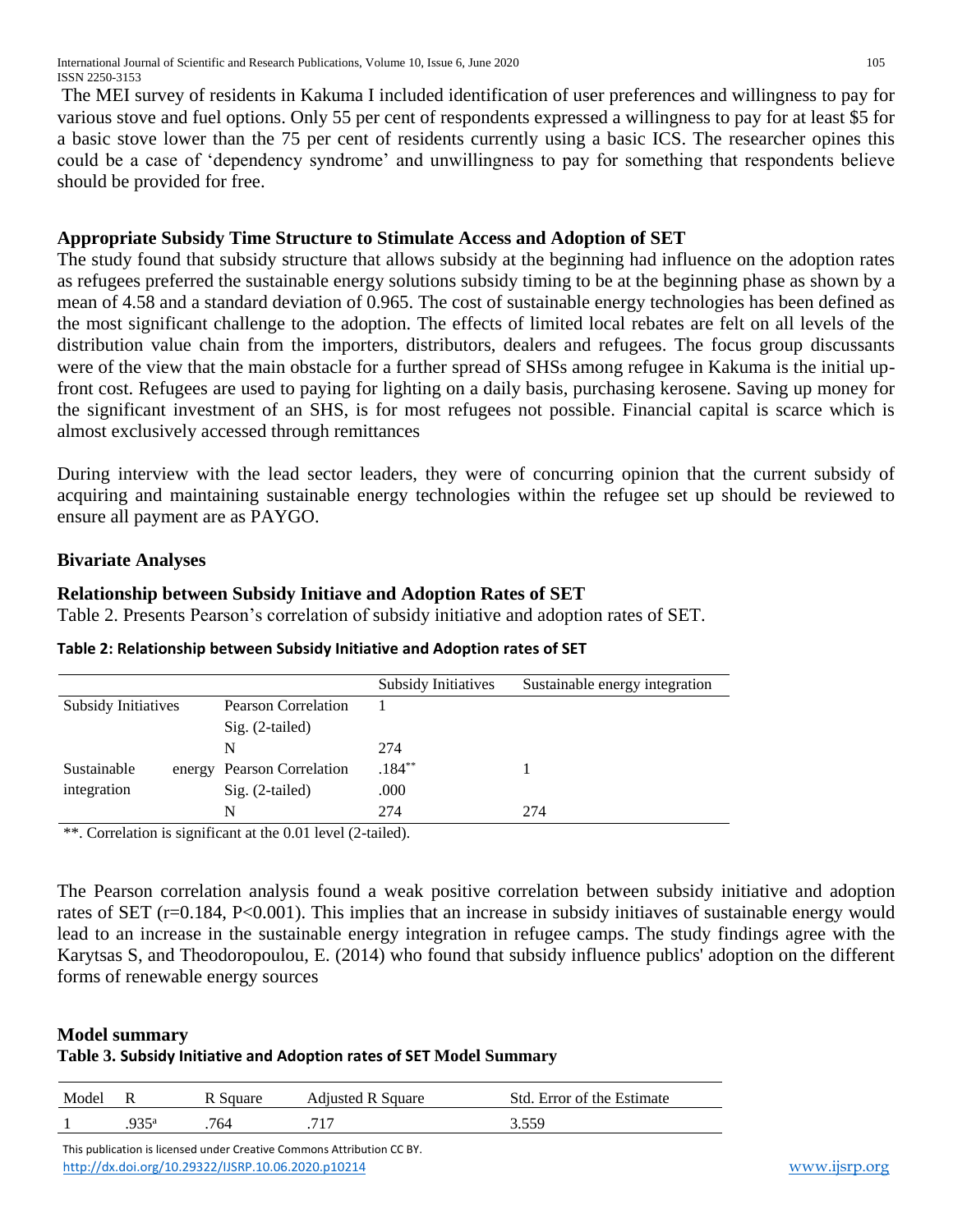a. Predictors: (Constant), Subsidy Initiatives

In the regression aanalysis conducted shown in table 3, the goodness of fit for the regression between subsidy initiative and adoption rates of SET was significant,  $F(1,273) = 887.780$ , P<0.001, R<sup>2</sup> = 0.764. R<sup>2</sup> squared of 0.764 indicates that 76.4% of the variations in SE integration is explained by the variations in subsidy initiative. This implies that 23.6% of the unexplained variations in SE integration is accounted for by the other variables outside the study scope.

## **ANOVA**

#### **Table 4: Subsidy Initiative and Adoption rates of SET Model Validity**

| Model |            | Sum of Squares | df  | Mean Square | . F     | Sig.              |
|-------|------------|----------------|-----|-------------|---------|-------------------|
|       | Regression | 1668.176       |     | 1668.176    | 887.780 | .000 <sup>b</sup> |
|       | Residual   | 513.073        | 273 | 1.879       |         |                   |
|       | Total      | 2181.249       | 274 |             |         |                   |

a. Dependent Variable: Adoption Rates of SET

b. Predictors: (Constant), Subsidy Initiatives

The ANOVA test conducted as presented in table 4 showed that the overall model was significance indicated by an F statistic of 887.780 at P<0.001.

## **Significance of coefficients**

## **Table 5. Subsidy Initiative and Adoption rates of SET Regression Weights**

|       |                     |                                    |            | Standardized |       |      |
|-------|---------------------|------------------------------------|------------|--------------|-------|------|
|       |                     | <b>Unstandardized Coefficients</b> |            | Coefficients |       |      |
| Model |                     | В                                  | Std. Error | Beta         |       | Sig. |
|       | (Constant)          | 6.769                              | 1.223      |              | 5.535 | .000 |
|       | Subsidy Initiatives | .198                               | .054       | .184         | 3.644 | .000 |

a. Dependent Variable: Adoption rates of SET

Regression analysis (table 5) on the subsidy initiatives coefficient show that subsidy initiatives factors uniquely contributes significantly to sustainable energy adoption rates (P<0.001). This imply that one positive unit change in subsidy initiatives would lead to a change in SE integration at the rate of 0.198. The predicted value of adoption rates of SET when all other variables are 0 is 6.769.The fitted equation is as shown below;

# $Y= 6.769 + 0.198X_{1} + \mathcal{E}$

Based on the qualitative data, it was observed that subsidy initiatives positively influence sustainable energy integration in Kakuma refugee camps. The researcher during focus group discussions noted that despite sustainable energy technologies in the camp having been subsidized by goverments, humanitarian agencies and dealers, the subsidy accounts for minimal influence on the sustainable energy integration. This is a result of the fact that the subsidies are not well communicated to the refugees and most of these subsidies cover only acquisition costs and the subsequent use of fuel is left to the refugees. For instance, Bioethanol stoves are subsidized but ethanol fuel is not which makes these subsidies unsustainable in the long run.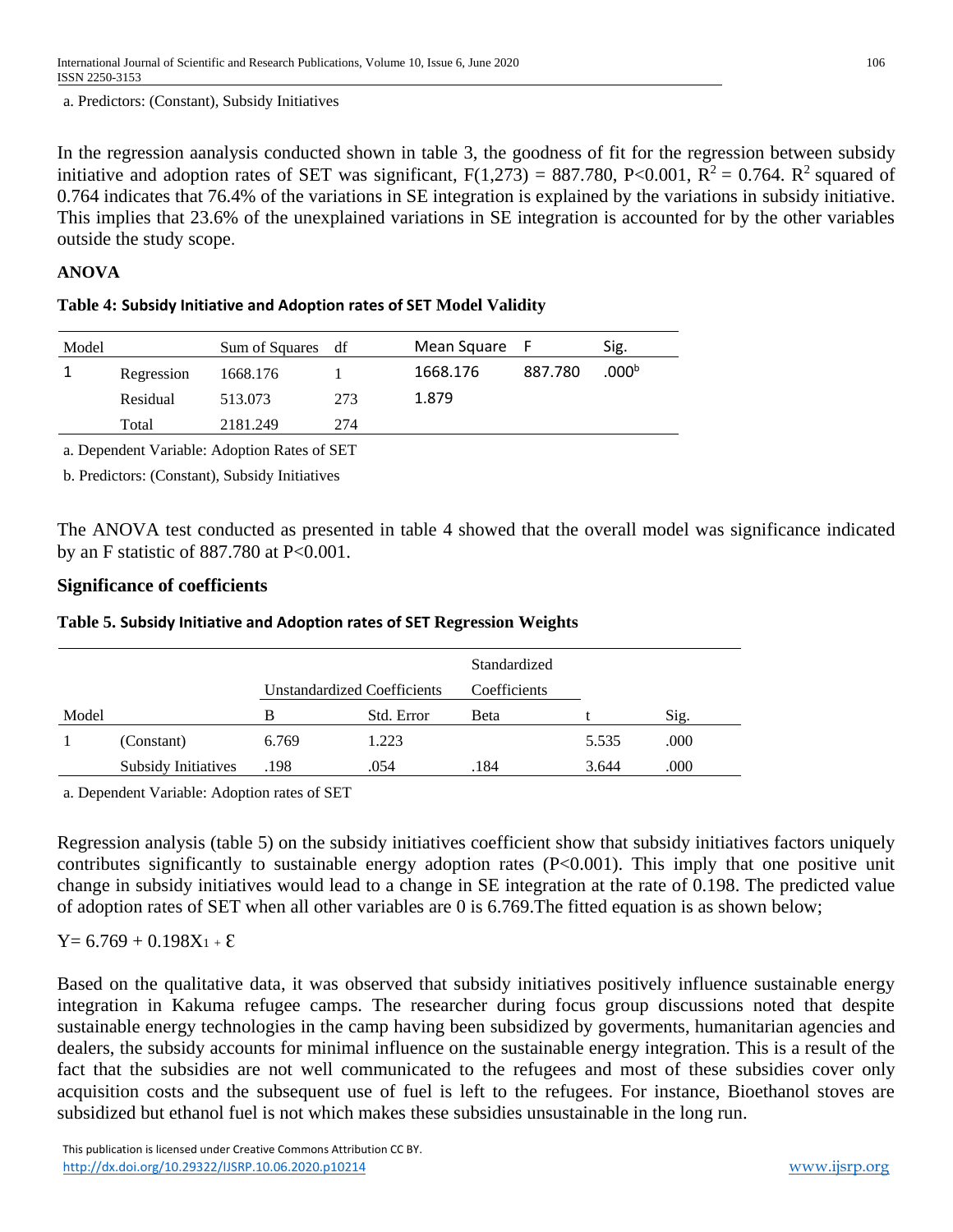## **Conclusion**

This study has found conclusive evidence that subsidy initiatives factors contribute significantly to adoption rates of sustainable energy technologies. This imply that one positive unit change in subsidy initiatives factors would lead to a change in adoption rate of sustainable energy technology. Therefore UNHCR should improve sensitization on existing subsidies and advocate the structuring of the subsidy to allow access at the outset and adoption in the long run. In so doing subsidy will an incremental role in the adoption of SET.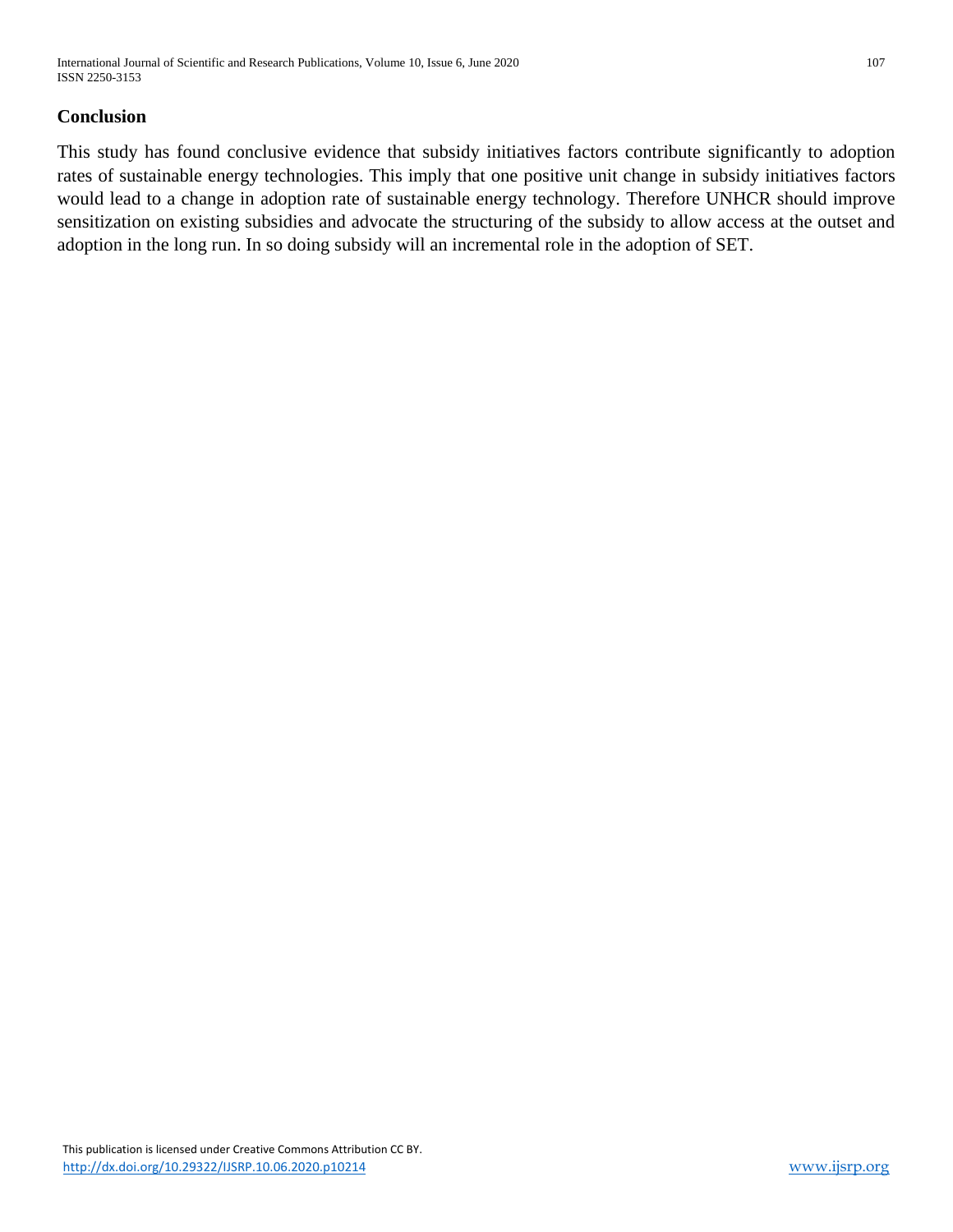**References**

- Barbieri, J., Riva, F., & Colombo, E. (2017). Cooking in refugee camps and informal settlements: A review of available technologies and impacts on the socio-cultural and environmental perspective. Sustainable Energy Technologies and Assessments, 22.
- Bjoern S. (2020) It's Not About Subsidies' And Five Other Myths About Blended Finance. Retrieved from https://www.sun-connect-news.org/articles/finance/details/its-not-about-subsidies-and-five-other-mythsabout-blended-finance
- Dees, P., Georgeta, A. (2017). *Renewable energy and economic growth in the MENA region: Empirical evidence and policy implications.* Paper prepared for the 37th Annual Meeting of the Middle East Economic Association, Chicago, January 5-8, 2017
- Hojnik, J., & Ruzzier, M. (2016). Drivers of and barriers to eco-innovation: a case study. *Renew. International Journal of Sustainable Economy vl*, 8, 483–494. DOI: 10.1504/IJSE.2016.079433
- International Energy Agency. (2017). *The energy progress report*. Retrieved from https://sustainabledevelopment.un.org/content/documents/2017\_Tracking\_SDG7\_Report.pdf
- International Renewable Energy Agency (2017). *Perspectives for the energy transition: Investment needs for a lowcarbon energy system*. Abu Dhabi: Author.
- Kalkuhl, M., Edenhofer, O. & ,Lessmann, K., (2013). Learning or lock in: optimal technology policies to support mitigation. *Resource and Energy Economics, 34*(1), 1–23. Retrieved from http://dx.doi.org/10.1016/j.reseneeco.2013.01.002
- Karytsas S, and Theodoropoulou, E (2014) Socioeconomic and demographic factors that influence publics' awareness on the different forms of renewable energy sources. Renewable Energy journal, Volume 71 pages 480-485
- Keyuraphan, L., Thanarak, J., Ketjoy, R., & Rakwichian, S. (2012). Behavioral attitudes and preferences in cooking practices with traditional open-fire stoves in Peru, Nepal, and Kenya: Implications for improved cook stove interventions. *Int. Journal of Environ Res Public Health, 11*, 10310–10326. doi: 10.1038/srep45280
- Rosenbaum, J., Derby, E., & Dutta, K. (2015). Understanding consumer preference and willingness to pay for improved cook stoves in Bangladesh, J. Health Commun. 20 (Suppl. 1) (2015) 20–27, [http://dx.doi.org/10.1080/10810730.2014.989345.](http://dx.doi.org/10.1080/10810730.2014.989345)
- Sampa, R. C. (2007). Renewable energy technologies dissemination in Zambia. Paper Prepared for the First Regional RETs workshop, Naivasha, Kenya, SEI-AFREPREN/FWD: Nairobi.
- Shin, J., Woo, J., Huh, S.Y., Lee, J., & Jeong, G. (2017). Analyzing public preferences and increasing acceptability for the renewable portfolio standard in Korea. *Energy Economics, 42*(1), 17–26. doi: 10.3390/en10081127
- Simon, H. (2016). Rationality in Psychology and Economics. *The Journal of Business*, *59*(4), 209–224. Retrieved https://ideas.repec.org/a/ucp/jnlbus/v59y1986i4ps209-24.html
- Verplanken B. (2006). Beyond frequency: Habit as mental construct. *Br. J. Soc. Psychol*. 45, 639–656. doi: 10.1348/014466605X49122.
- Wang, S. (2011). *Indian renewable energy status report, background report for DIREC 2010.* Washington, DC: US Department of Energy.
- Winther, T. K., Ulsrud, K., & Saini, A. (2018). *Solar powered electricity access: Implications for women's empowerment in rural Kenya*. Kenya: Forthcoming.

 This publication is licensed under Creative Commons Attribution CC BY. <http://dx.doi.org/10.29322/IJSRP.10.06.2020.p10214> [www.ijsrp.org](http://ijsrp.org/) World Bank. (2017). *Welfare impacts of SE: Evidence from Vietnam.* Vietnam: ASTAE.